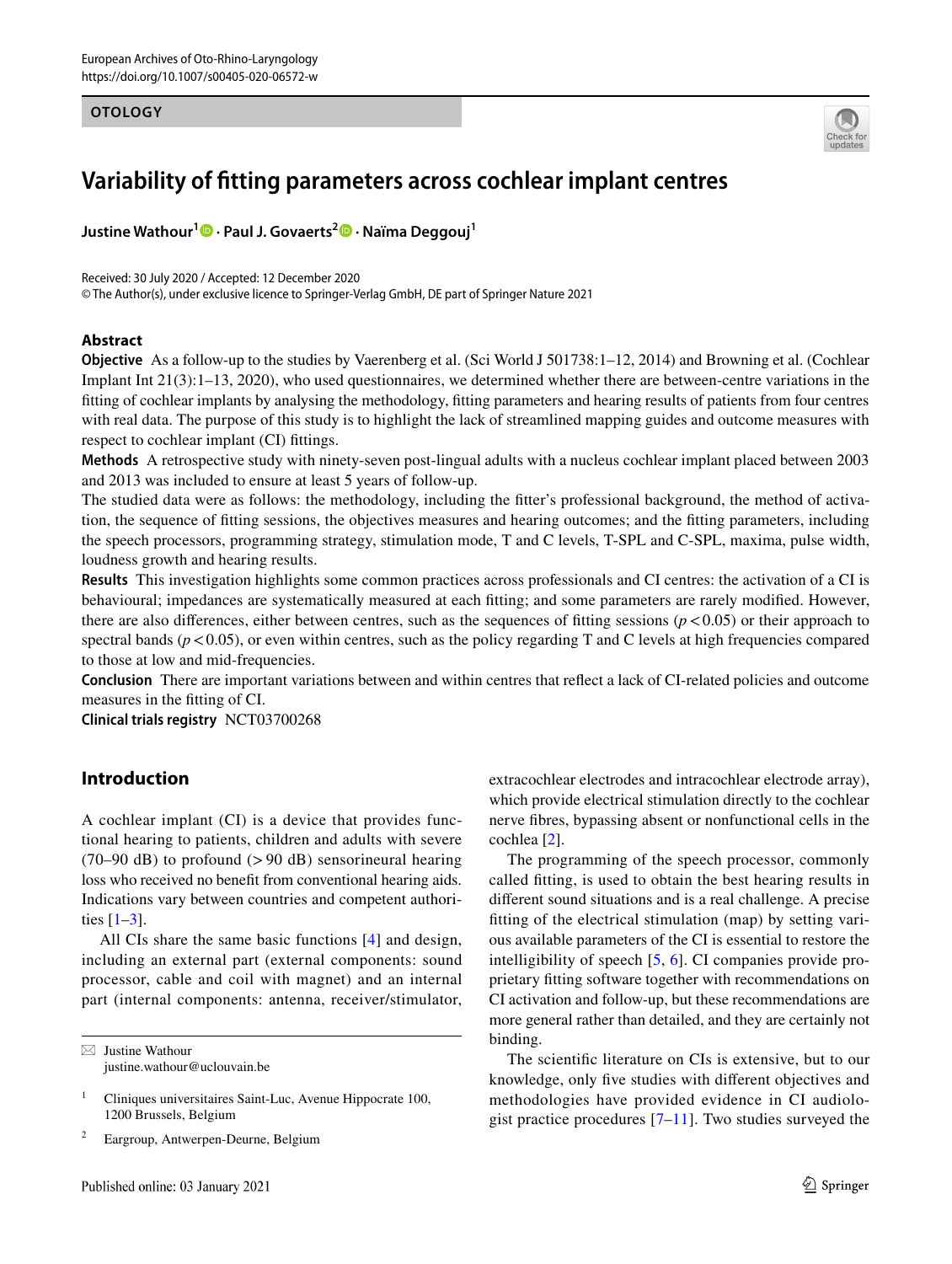state-of-the-art in CI ftting based on a questionnaire that was distributed to 47 centres, mainly in Europe [\[8](#page-7-8)] and in medical centres and universities in the United States [[10](#page-7-9)]. Both studies concluded that there was no consensus on good clinical practice (GCP). Audiologists adopt diferent ftting methods with patients and depend on the manufacturer of the CI. The ftting primarily consisted of setting global profles of maximum current levels based on subjective feedback from the recipient, which led to disparate fttings [\[9](#page-7-10), [12](#page-7-11)].

The most elementary task of CI ftting is setting the threshold (T) and comfortable/most comfortable (C) electrical stimulation levels. There are two major approaches to defne these T and C levels: the behavioural approach and the objective approach. However, these two approaches do not come with formal guidelines, and many experts do it their own way  $[9]$  $[9]$ .

The behavioural approach defnes the most appropriate electrical stimulation levels for each electrode by measuring the lowest level that gives a hearing sensation (T level) and the highest level that does not cause an uncomfortable hearing sensation (C level).

T and C levels are typically measured for each electrode by time-consuming methods that are similar to the methods used in pure-tone audiometry. Several approaches have been developed to reduce amount of effort required. One approach is to measure the T and C levels at 5 electrodes spread across the electrode array and interpolate the levels for all of the other electrodes. Other approaches consist of only measuring C levels and setting T levels to 0 (Med-El) or to 10% of the C levels (Advanced Bionics). Other methods have been described, such as  $(1)$  the count-the-beep method  $[13]$ ,  $(2)$ psychophysical loudness scaling, and (3) threshold estimation with voice perception [\[5](#page-7-4)].

The objective approach derives the T and C levels from objective auditory responses. Diferent CI manufacturers use various names to evaluate the same: neural response telemetry (NRT) for cochlear, neural response imaging (NRI) for advanced bionics and auditory nerve response telemetry (ART) for MedEl. These measures capture the compound action potentials (CAPs) of the auditory nerve caused by stimulation with the CI (electrically evoked compound action potential: ECAP) [\[14](#page-7-13), [15\]](#page-7-14). There is no standard guidance on how to use these measures. Previous studies showed only a moderate or weak correlation between the T and C levels obtained from behavioural measures and the levels predicted based on NRTs and ECAPs [\[14](#page-7-13), [16\]](#page-7-15). These studies provide only information about the "threshold profle".

Measurement of the stapedial refex is shown to provide an objective evaluation of high loudness perception, which may be used for the adjustment of C levels. Moreover, it also allows verifcation of the functioning of the CI and an evaluation of the auditory pathways at the level of the brainstem [[17\]](#page-7-16).

It is noteworthy that no recommendations exist for useful adaptations of parameters other than T and C levels, such as T-SPL (the input dB SPL level where the implant starts to stimulate the T level), C-SPL (the input dB SPL value at which the compression starts and stimulates the C levels), loudness growth (the steepness of the logarithmic function used to map input sounds into the recipient's electrical dynamic range), and maxima (number of channels stimulated during one cycle). The manufacturers provide default values that are not often modifed by clinicians. Generally, some of these values change with the arrival of a new speech processor.

To date, there have been no universal evidence-based clinical practice guidelines for the ftting of CI. This absence of standardization in CI programming has led to wide variations in patient outcomes and performances between centres.

The purpose of this paper is to highlight the two current lacks in CI fttings, which are streamlined mapping guides and outcome measures.

# **Materials and methods**

#### **Subjects**

Fitting data files of ninety-seven post-lingual adult CI recipients were retrospectively analysed from four major CI centres randomly chosen in Belgium and France: Centre 1 (C1): 22 subjects implanted at an average age of 55 years  $(\pm 14 \text{ years})$ ; Centre 2 (C2): 22 subjects implanted at the age of 54 years  $(\pm 17 \text{ years})$ ; Centre 3 (C3): 28 subjects implanted at the age of 51 years  $(\pm 17 \text{ years})$ ; and Centre 4 (C4): 25 subjects implanted at the age of 58 years  $(\pm 13 \text{ years})$ . The subjects received a nucleus cochlear implant (Cochlear Ltd., Sydney, Australia) between 2003 and 2013, which ensured at least 5 years of follow-up. Patients with post-meningitis deafness were excluded to avoid situations of cochlear ossifcation, which may lead to poorer CI performance [[18\]](#page-7-17).

#### **Procedure**

This was a retrospective study on the data collected during the 5 years of follow-up.

The methodology used, the ftting parameters and the hearing outcome measures were collected in the four centres.

To ascertain the *ftting methodology*, the clinicians' type (professional background), ftting session timelines, activation methods, objective measures and hearing outcomes were analysed. *The ftting parameters* retrieved from the fles at activation, 3, 6 months, 1, 2, and 5 years post activation were the speech processor type, programming strategy (algorithm used to transform features of the incoming signal into an electrical code), stimulation mode (how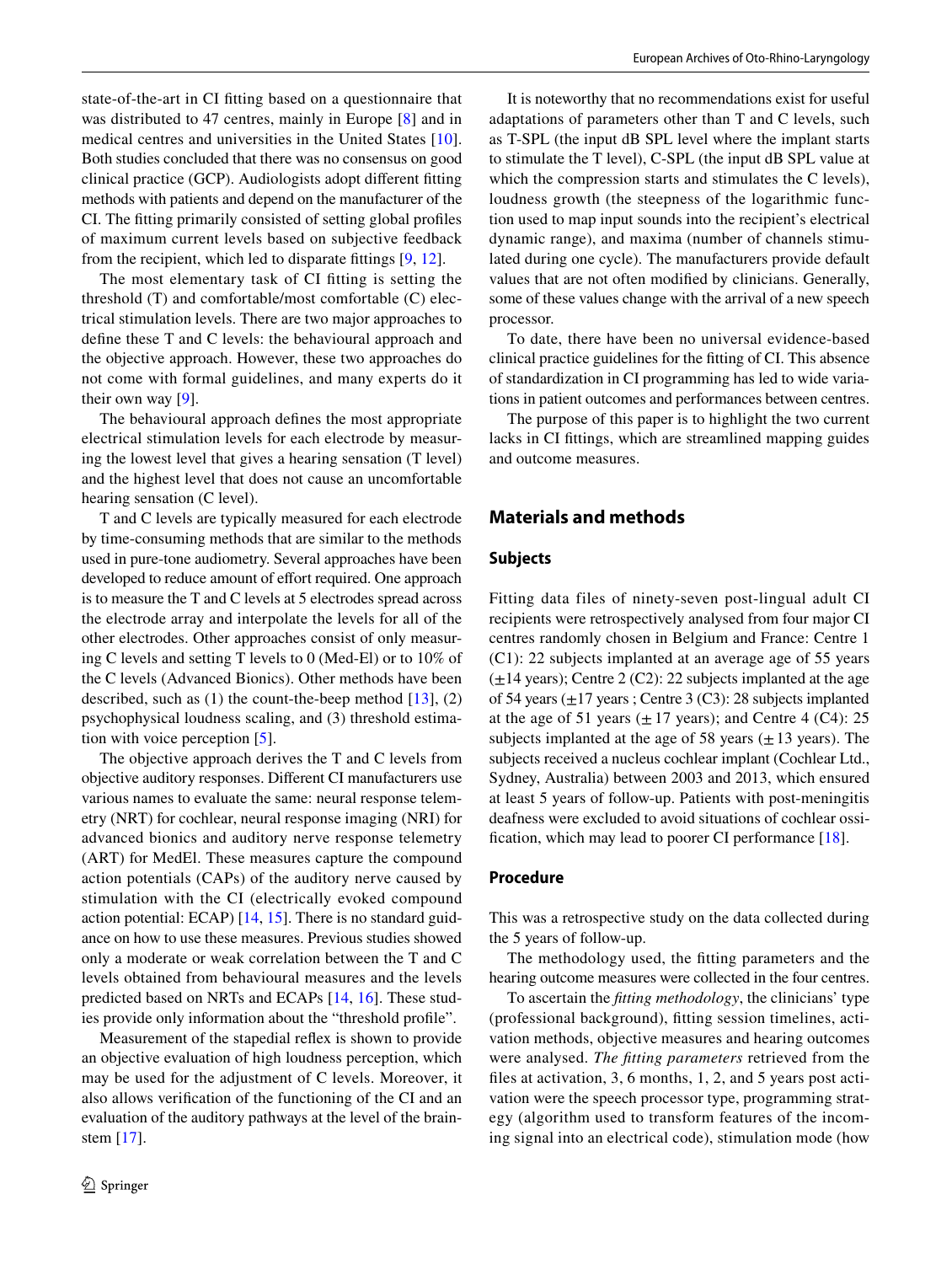channels are connected to form an electrical circuit), T and C levels (softest and comfortable electrical input level), T-SPL (the input dB SPL level where the implant starts to stimulate the T level) and C-SPL (the input dB SPL value at which the compression starts and stimulates the C levels), maxima (number of channels stimulated during one cycle), pulse width (duration of one single phase) and loudness growth (the steepness of the logarithmic function used to map input sounds into the recipient's electrical dynamic range). For the sake of readability, the T and C levels were averaged for the electrodes activated into three spectral bands: LOW (188–938 Hz), which typically corresponded to electrodes 22 to 17; MID (1063–3563 Hz), which typically corresponded to electrodes 16 to 7; and HIGH (4063–7938 Hz), which typically corresponded to electrodes 6 to 1 [\[19\]](#page-7-18). The data collected date from 2003 to 2013. The majority of pulse width (PW) is 25 µs except for some patients. For the patients with a PW of 37 µs, we have increased the T and C levels by 22 units, with a PW of 50 µs, we have increased the T and C levels by 40 units, with a PW of 20 µs, we have decreased the T and C levels by 12 units and, with a PW of 12 µs, we have decreased the T and C levels by 40 units.

The *hearing results*, hearing thresholds at 250, 500, 1000, 2000, 4000 and 6000 Hz with warble tones and speech audiometry using mono- or bisyllabic words played from a CD or presented live in quiet at 40, 55 and 70 dB HL, were recorded in centres 1 and 4 at 1 year post intervention (Cfr. Figure [2\)](#page-5-0). Centres 2 and 3 did not systematically perform tone nor speech audiometry.

The following ftting default values were proposed by Cochlear in 2005: ACE and SPEAK strategies;  $MP1 + 2$ stimulation mode; T-SPL set at 25 dB SPL; C-SPL at 65 dB SPL (for the 9 patients with the Esprit 3G, there was no possibility to modify the T-SPL and C-SPL); rate of 900 pps with ACE and 250 pps with SPEAK; 8 maxima; pulse width of 25 μs; and a loudness growth of 20.

#### **Statistics**

All descriptive (mean, standard deviation) and analytical statistics were performed using SPSS software (IBM Statistical Package for Social Sciences version 25).

The average and 95% confdence intervals of the T and C levels are shown in bar diagrams. Box plots were used to show the pure-tone and speech audiometry results.

ANOVA generalized linear mixed models were used to test variability within and between centres, and post hoc Mann–Whitney pair tests were used to evaluate differences between groups. The level of signifcance was set to  $p \leq 0.05$ .

# **Results**

#### **Fitting procedures**

The *clinicians* were audiologists in 3 centres (C1, C3, C4) and either audiologists or speech therapists in one of the centres (C2).

The *fitting session timeline* was different in the 4 centres. Activation was performed between 2 and 5 weeks after implantation, and the number of ftting sessions was 8 or 12 during the frst CI year. The ftting was performed in an audiological setting outside of the hospital in three centres  $(C1, C2, C4)$  and in the hospital in 1 centre  $(C3)$ .

The *activation method* was based on the behavioural determination of T and C levels in all four centres. In the follow-up, these T and C levels were controlled during every session for two centres (C2, C3), only at 3 months for one centre (C4) and whenever deemed necessary for the other centre (C1).

The following objective measures were used to adapt the fttings: electrode impedances at each session for all centres; NRT systematically at 1 month post activation for one centre (C3) and in case of limited functional results in three centres  $(C1, C2, C4)$ ; and stapedial reflex thresholds systematically at each session after 1 month of activation in one centre (C3).

The *hearing outcome measures* used to validate the ftting adaptations were variable between centres. Audiometry thresholds were recorded and used systematically for ftting optimization at each session in one centre (C1), only every now and then in two centres and never in one centre (C2). Speech audiometry in quiet was used systematically at each session in one centre (C1), sometimes in one centre (C4) and never in two centres (C2, C3). Speech tests with live utterances pronounced by a speech therapist at a comfortable intensity were the only hearing tests used in one centre (C2) and were sometimes used in the other three centres (C1, C3, C4).

#### **Fitting parameters**

#### **Speech processors**

Various speech processors were used. In the frst 2 years post activation, the Freedom and CP800 processors were used in all centres, and the Esprit 3G processors were used in C1 (6 of 22 cases) and C3 (3 of 28 cases). At 5 years post activation, the processors were Freedom  $(C1 = 1/22)$ ; C2 =  $1/22$ ; C3 =  $14/28$ ; C4 =  $11/25$ ), CP800 (C1 =  $14/22$ ;  $C2 = 18/22$ ;  $C3 = 9/28$ ;  $C4 = 7/25$ ), CP900-950 (C1 = 6/22;  $C2 = 3/22$ ;  $C3 = 5/28$ ;  $C4 = 5/25$ ), and CP1000 (C1 = 1/22).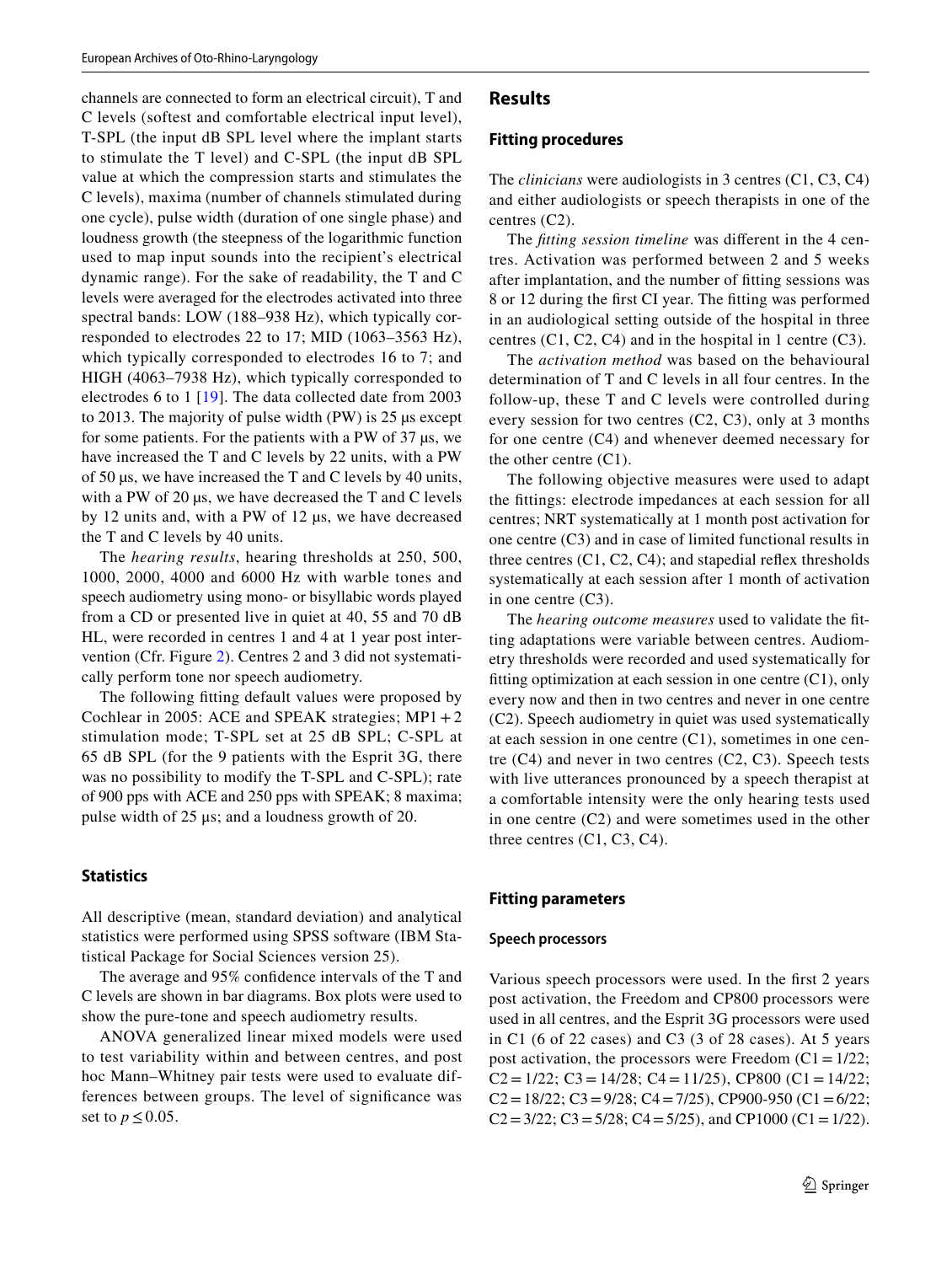# **Programming strategy**

The programming strategy used at activation was always the default ACE in all centres  $(C1 = 20/22; C2 = 22/22;$  $C3 = 28/28$ ;  $C4 = 24/25$ ) and SPEAK  $(C1 = 2/22)$ ;  $C4 = 1/25$ .

#### **Stimulation model**

All centres used the default stimulation mode  $MP1 + 2$  at activation, and MP1 was sometimes chosen when there was a technical problem with an electrode  $(C1 = 1/22)$ ;  $C4 = 1/25$  or MP2 ( $C4 = 2/22$ ).

### **T and C levels**

Figure [1](#page-3-0) shows the averages and 95% confdence intervals for the T and C levels (current levels) over time according to the spectral bands at LOW, MID and HIGH frequencies in the 4 centres.

These results demonstrate the variabilities between and within centres.

#### **Within‑centre variability**

The T levels showed significant within-centre differences between the LOW, MID and HIGH frequencies at all times: C1  $\chi^2$  = 172,29(2), *p* < 0.001; C2  $\chi^2$  = 219,8(2),  $p < 0.001$ ; C3  $\chi^2 = 215,41(2)$ ,  $p < 0.001$ ; and C4  $\chi^2$  = 215,41(2), *p* < 0.001 (Table [1\)](#page-3-1).



<span id="page-3-0"></span>**Fig. 1** Average and 95% confdence intervals of T and C levels (current levels) over time according to spectral bands at LOW (**a**), MID (**b**) and HIGH (**c**) frequencies for the 4 centres

<span id="page-3-1"></span>**Table 1** Means and standard deviation for T levels by spectral bands (LOW, MID, HIGH) for all centers (C1, C2, C3, C4)

| C1  |                                                                                                                                                 |      | Ω2  |     |      |     |            |             |      |            |      |
|-----|-------------------------------------------------------------------------------------------------------------------------------------------------|------|-----|-----|------|-----|------------|-------------|------|------------|------|
| LOW | MID.                                                                                                                                            | HIGH | LOW | MID | HIGH | LOW | <b>MID</b> | <b>HIGH</b> | LOW. | <b>MID</b> | HIGH |
|     | $135\pm 23$ $127\pm 19$ $120\pm 17$ $120\pm 25$ $114\pm 24$ $103\pm 24$ $129\pm 22$ $123\pm 21$ $114\pm 20$ $126\pm 27$ $116\pm 25$ $103\pm 22$ |      |     |     |      |     |            |             |      |            |      |

LOW had values higher than MID, higher than HIGH. The diferences between LOW, MID and HIGH are signifcant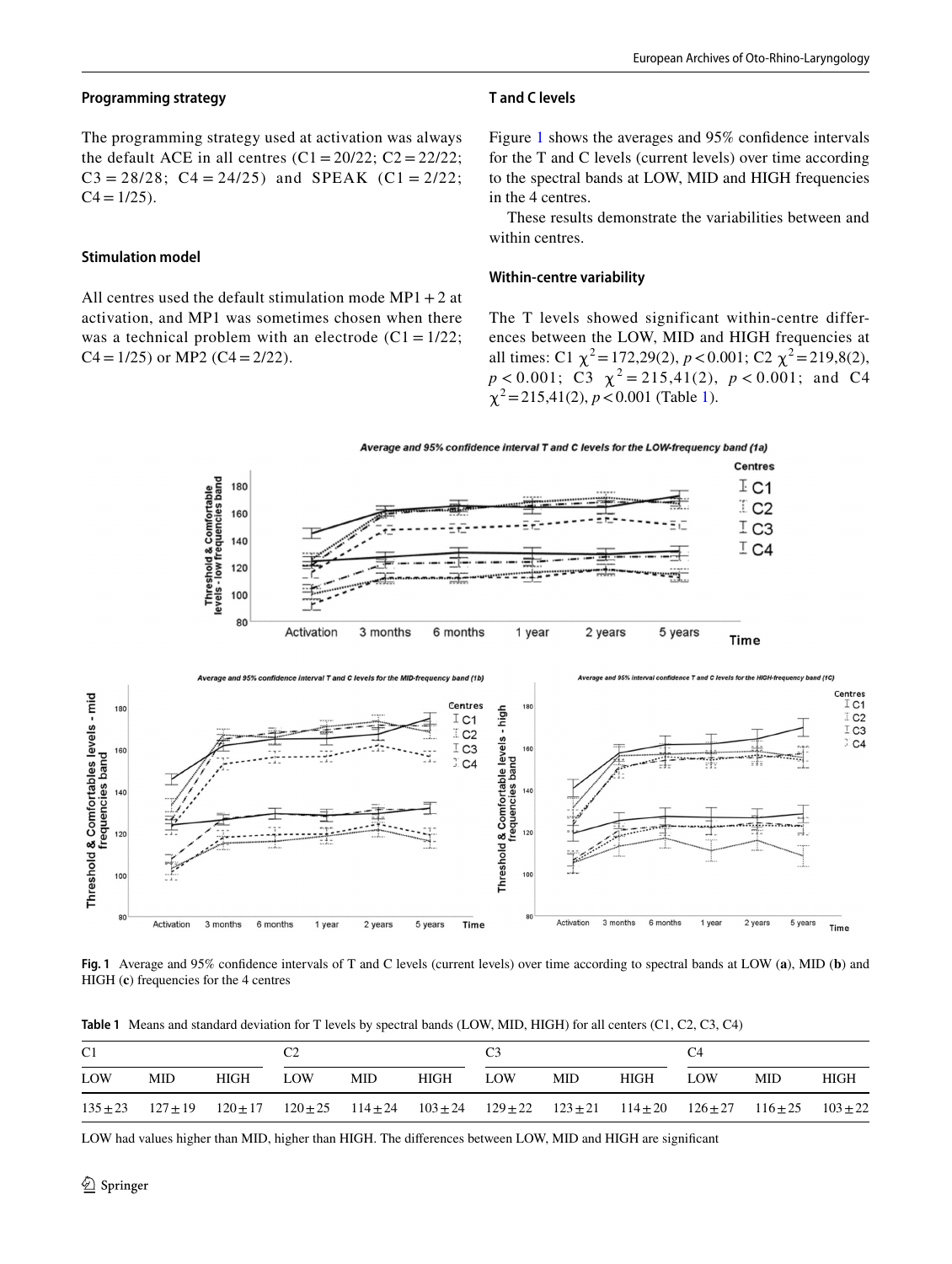The C levels showed signifcant within-centre diferences between the LOW, MID and HIGH frequencies at all times: C1  $\chi^2$  = 178,24(2), *p* < 0.001; C2  $\chi^2$  = 394,48(2),  $p < 0.001$ ; C3  $\chi^2 = 467,66(2)$ ,  $p < 0.001$ ; and C4  $\chi^2$  = 321,64([2\)](#page-4-0), *p* < 0.001 (Table 2).

For all the centres, both T and C levels for LOW and MID-frequencies were higher than for HIGH frequencies.

The T and C levels reached more or less steady level after 3 months in one centre, 6 months in one centre, and 1 year in the other two centres.

#### **Between‑centre variability**

#### **Centres and spectral bands**

There was a signifcant between-centre diference in the three spectral bands for both the T levels  $(F(6, 12, 183)=21.09$ , *p* < 0.001 and the C levels, *F* (10, 12,178) = 5.128,  $p < 0.001$ ).

Centre C1 applied higher T and C levels at activation than did the other centres. For LOW frequencies, C1 had significantly higher T levels than C2 ( $U=4959,5; p<0.001$ ), C3 (*U*=6282; *p*<0.001) and C4 (*U*=6136; *p*<0.001); for MID-frequencies, C1 had signifcantly higher T levels than C2 ( $U = 10,421$ ;  $p < 0.001$ ), C3 ( $U = 16,359,5$ ;  $p < 0.001$ ) and C4 ( $U=13,070$ ;  $p < 0.001$ ); and for HIGH frequencies, C1 had significantly higher T levels than C2  $(U = 2734)$ ;  $p < 0.001$ ), C3 (*U* = 4249;  $p < 0.001$ ) and C4 (*U* = 2696;  $p < 0.001$ ).

For LOW frequencies, C1 had signifcantly higher C levels than C2 ( $U = 6297,5$ ; p < 0,001), C3 ( $U = 5389,5$ ;  $p < 0.001$ ) and C4 (*U* = 4209,5;  $p < 0.001$ ); for MID-frequencies, C1 had significantly higher C levels than C2 (*U*=14,938; *p*<0.001), C3 (*U*=12,807; *p*<0.001) and C4

 $(U=10,687; p<0.001)$ ; and for HIGH frequencies, C1 had significantly higher C levels than C2 ( $U=3738,5; p<0.001$ ), C3 ( $U=3928,5; p<0.001$ ) and C4 ( $U=2817,5; p<0.001$ ).

Centre C2 applied diferent C levels than C3 and C4. For LOW frequencies, C2 had significantly lower C levels than C3 (*U*=8819,5; *p*=0.002) and C4 (*U*=6306,5; *p*<0.001); for MID-frequencies, C2 had signifcantly lower C levels than C3 ( $U = 24,940$ ;  $p < 0.001$ ) and C4 ( $U = 17,782$ ;  $p < 0.001$ ); and for HIGH frequencies, C2 had significantly lower C levels than C4 ( $U=6030$ ;  $p=0.006$ ).

Centre C3 applied diferent T and C levels than C4. For HIGH frequencies, C3 had signifcantly lower T levels than C2 ( $U=8098$ ;  $p=0.004$ ) and C4 ( $U=6821$ ;  $p < 0.001$ ). For HIGH frequencies, C3 had signifcantly higher C levels than C4 ( $U=7369$ ;  $p=0.003$ ).

### **Centres and time evolution**

There was a signifcant diference between the variables centre and time for T levels  $(F (15, 12, 183)) = 8.79, p < 0.001)$ and for C levels (*F* (15, 12,178)=16.433, *p*<0.001).

The observed diferences in T and C levels at activation were conserved over time.

#### **Other parameters**

For the other parameters, i.e., T-SPL, C-SPL, rate, maxima, pulse width and Q value, Table [3](#page-4-1) shows the percentage of subjects with values different from the default setting provided by Cochlear. Some parameters were rarely adjusted, such as the loudness growth (other proposed values  $=16$ , 17, 20), rate (other proposed values=500, 720, 1200, 1800, 2400 pps) and pulse width (other proposed values  $=12$ , 20, 37, 50 μs). Some centres changed parameters more

<span id="page-4-0"></span>**Table 2** Means and standard deviation for C levels by spectral bands (LOW, MID, HIGH) for all centers (C1, C2, C3, C4)

| C1  |                                                                                                                                                             |      |     |      |      |     |      |      | C4         |      |      |
|-----|-------------------------------------------------------------------------------------------------------------------------------------------------------------|------|-----|------|------|-----|------|------|------------|------|------|
| LOW | MID.                                                                                                                                                        | HIGH | LOW | MID. | HIGH | LOW | MID. | HIGH | <b>LOW</b> | MID. | HIGH |
|     | $169 \pm 24$ $162 \pm 23$ $152 \pm 22$ $171 \pm 25$ $161 \pm 25$ $144 \pm 26$ $168 \pm 23$ $158 \pm 23$ $143 \pm 23$ $159 \pm 25$ $149 \pm 24$ $137 \pm 24$ |      |     |      |      |     |      |      |            |      |      |

LOW had values higher than MID, higher than HIGH. The diferences between LOW, MID and HIGH are signifcant

<span id="page-4-1"></span>

|                 | <b>Table 3</b> Percentage of subjects |
|-----------------|---------------------------------------|
|                 | with values deviant from the          |
| default setting |                                       |

| Parameters (default value) | Center 1 $(n=22)$ | Center 2 $(n=22)$ | Center 3<br>$(n=28)$ | Center 4 $(n=25)$ |  |
|----------------------------|-------------------|-------------------|----------------------|-------------------|--|
| T-SPL (25 dB SPL)          | 54%               | $3\%$             | 62%                  | 22.5%             |  |
| $C-SPL (65 dB SPL)$        | 42.5%             | $0\%$             | 49%                  | $9\%$             |  |
| Rate (250 and 900 pps)     | 6%                | 2.5%              | 3%                   | 22%               |  |
| Maxima (8)                 | 5%                | 24%               | 80%                  | 36%               |  |
| Pulse width $(25 \mu s)$   | 6%                | $10\%$            | 7%                   | 7%                |  |
| O value $(20)$             | $0\%$             | $0\%$             | $0\%$                | $3.5\%$           |  |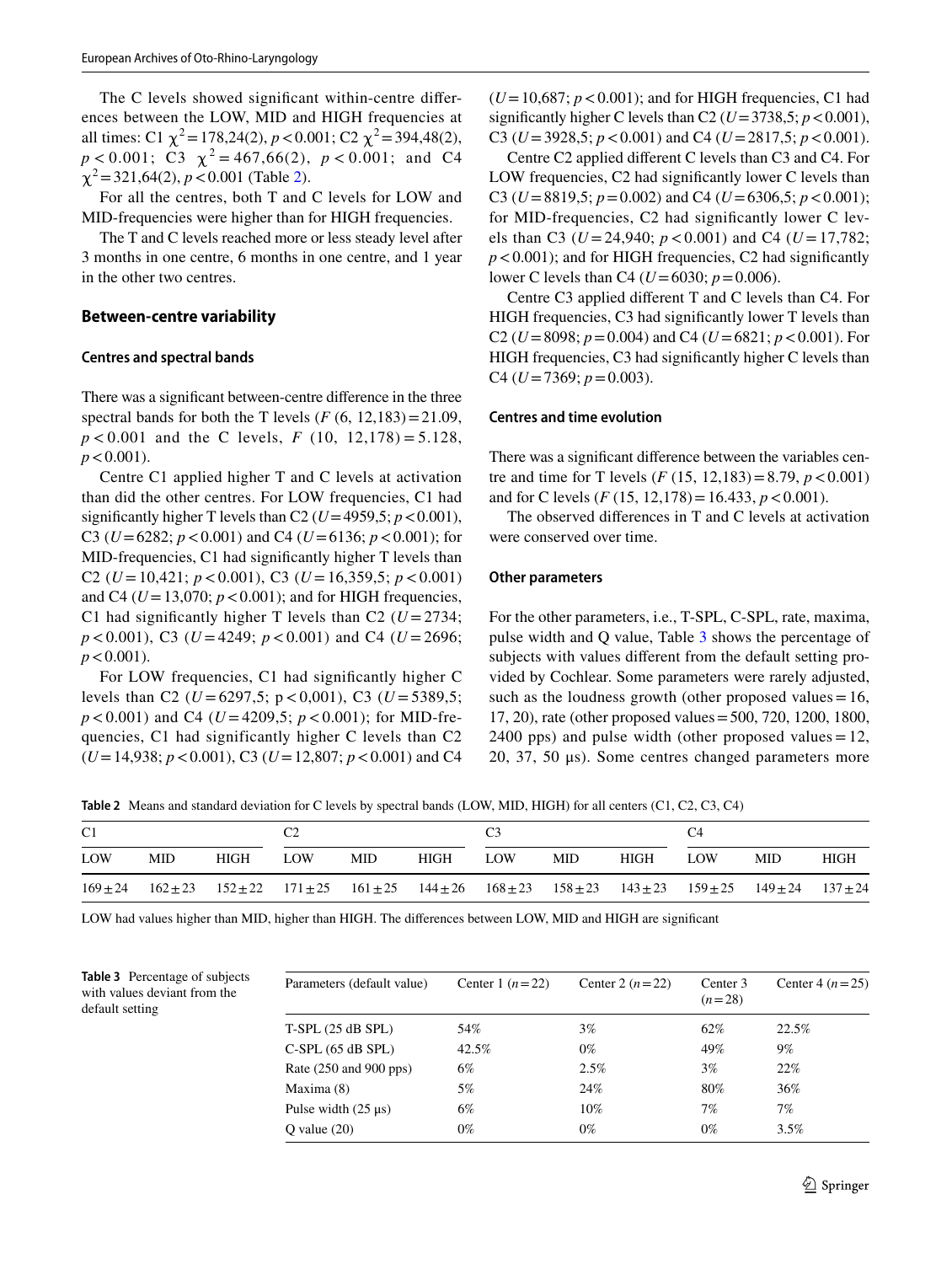### **Hearing tests**

The tone and speech audiometry results in centres 1 and 4 are shown in Fig. [2](#page-5-0).

There was no signifcant diference between pure-tone audiometries from centre 1 and centre  $4 (p > 0.05)$ .

Speech audiometries were not comparable because the lists of words and the modalities of presentation, namely speech or recorded voice, were not the same.

# **Discussion**

Vaerenberg et al. [[9\]](#page-7-10) and Browning et al. [[11](#page-7-7)] concluded that there was variability in fttings and diferent outcome measures based on questionnaires completed by audiologists. Our analysis confrms these fndings with numerical data originating from four centres in Belgium and France. We investigated the records of 97 post-lingual deaf adults who received a cochlear implant between 2003 and 2013 at an average age of 50–58 years, and we found important variations with regard to the ftting methodology, the ftting parameters that were modifed and the hearing tests used to guide the ftting. Because of the retrospective nature of this analysis, we had to work with relatively old data, but we have no indication that the ftting policies have substantially changed since in any of those centres.

Some practices are common in the four centres:

- 1. The activation of CI is behavioural and based on the measurement of the T and C levels on a number of electrodes along the electrode array, with interpolation of the other electrodes [[20](#page-7-19)].
- 2. Impedances are systematically measured at each ftting. Electrode impedance is the frst objective assessment carried out during the surgical procedure and follow-up of cochlear implanted patients [[21\]](#page-7-20).
- 3. A number of map parameters rarely change from their default values, such as the programming strategy, stimulation mode, rate, pulse width and loudness growth.



<span id="page-5-0"></span>**Fig. 2 a** Pure-tone audiogram (dB HL) (**b**) speech audiogram % of correct repetition of bisyllabic words presented in quiet at 40, 55 and 70 dB HL for centre 1. **c** Pure-tone audiogram (dB HL) (**d**) speech audiogram % of correct repetition of monosyllabic words presented in quiet at 40, 55 and 70 dB HL for centre 4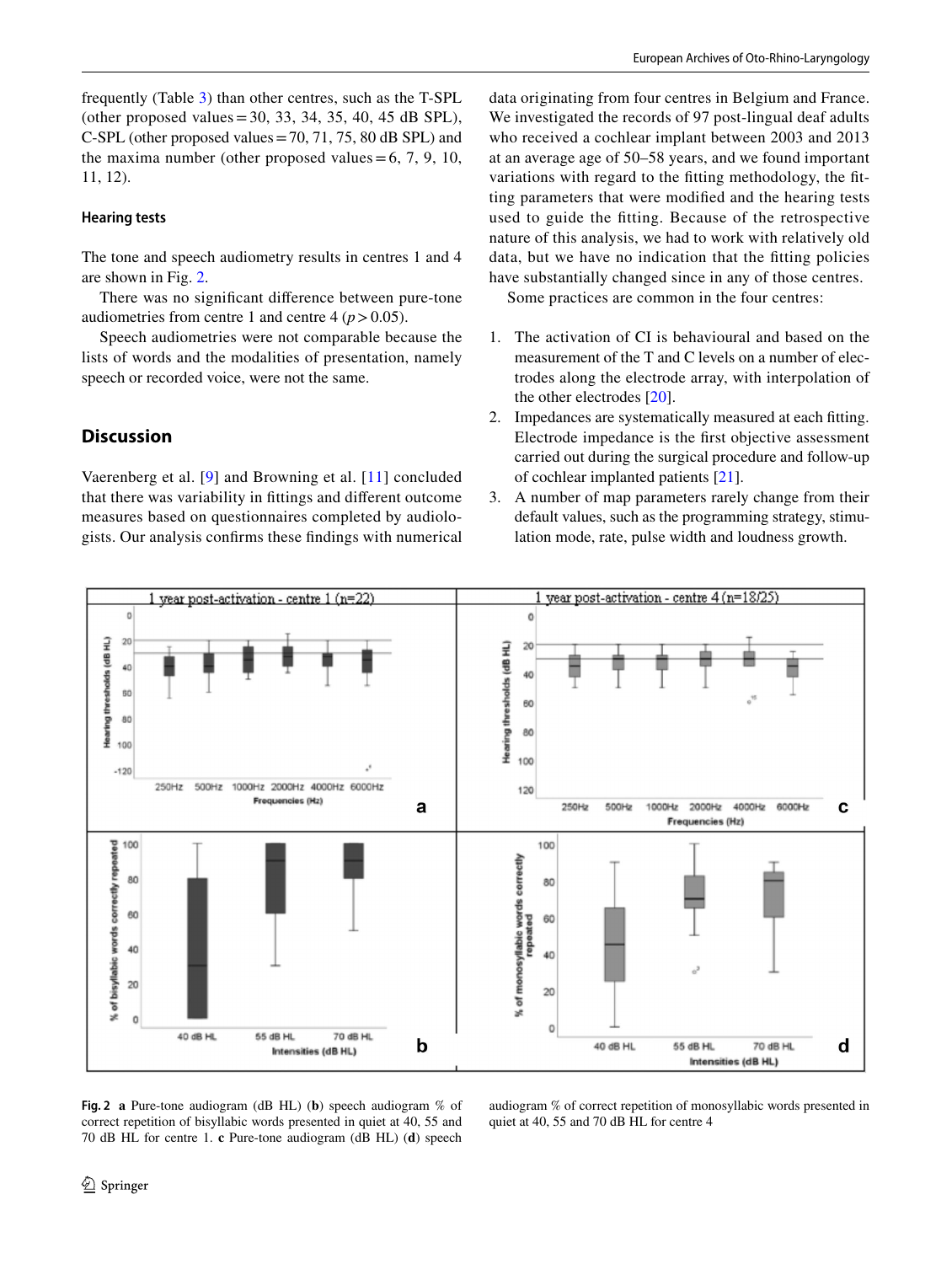Each CI centre has its own policies in terms of methodology, parameters and hearing tests.

The fttings are mainly done by audiologists, while in one centre (C2), speech therapists were also involved.

The timeline for activation of the CI difers in all four centres. The switch-on of the processor is scheduled between 2 and 5 weeks after surgery. This time frame is relatively late considering that several studies have demonstrated the safety and feasibility of switching on the processor as early as 24 h after surgery [\[22](#page-7-21)[–25](#page-7-22)].

The switch-on session is followed by 8 to 12 ftting sessions in the frst year. C1 and C3 prefer to start with more sessions during the frst month post activation, perhaps for practical reasons or their experience that such intensive schemes lead to fast stable MAPS, unlike C2 and C4, which do not see patients again for 1 month to allow more time for patients to get used to the fttings.

With regard to the content of the follow-up, the NRTs were measured 1 month after activation in C3 as a global indication of T and C levels and in centres 1 and 4 to confrm device functioning and verify questionable behavioural responses. Stapedial refexes were only measured in C3. The setting of T and C levels per electrode with behavioural assessment was commonly used, systematically for C2 and C3 and whenever deemed necessary for C1 and C4. Every centre appeared to have its own policy on how and when to determine these levels. Behavioural assessment was commonly used to assess the levels on a few electrodes and deduce the values for the remaining electrodes via interpolation. The T and C levels, which were studied at activation, 3 and 6 months, and 1, 2 and 5 years, showed signifcant diferences between and within centres. This result was the same for their absolute values and the profles across LOW, MID- and HIGH frequencies. It is unlikely that these diferences were caused by real physiological diferences between the patient populations of the diferent centres. We believe this can only be explained by diferent ftting policies at the centres. One could argue that this result indicates that all of these settings may not be extremely important. However, one can then question how to justify all the effort spent at ftting. Evidence exists that optimizing the settings does make a diference. For instance, excessively high T levels are reported to produce the perception of background noise [\[26](#page-7-23)], and excessively low T levels produce a decreased detection of quiet sounds [\[26](#page-7-23)], which impedes the ability to understand soft voices [[27](#page-7-24)[–29\]](#page-8-0). In fact, there is no global agreement or good clinical practice to set the threshold [\[30](#page-8-1)]. The most common way to measure the audibility of electrical signals is the behavioural method  $[20]$ , which is very similar to audiometry. Alternative methods, such as selftests that allow patients to determine their electrical hearing thresholds themselves without a clinician, may result in better speech perception in noise [[30](#page-8-1)], but it remains unclear whether T levels are optimally set at these measured levels of audibility or rather slightly above or below them. The intrinsic variability of behavioural responses, the infuence of NRT measures, and the policy on how this relates to T levels may all contribute to the observed variability between CI centres. It is noteworthy that a novel CI ftting approach based on artifcial intelligence (AI), published as "Fitting to Outcome eXpert" [[31–](#page-8-2)[34](#page-8-3)], does not rely on measured T and C levels but on measured audiological outcome rather than solely on comfort. Wathour et al. [[35\]](#page-8-4) used AI-assisted ftting with 2 cases and obtained better results on hearing tests with maps without ascertaining the T and C levels as such. A recent study [[36](#page-8-5)] concluded that FOX outcomes, speech audiometry with CNC words and AzBio sentences in noise are comparable to those using manual ftting in 55 CI adults. This target-driven, computer-assisted ftting brings self-testing and self-ftting at home within reach [[37\]](#page-8-6).

Map parameters other than T and C are rarely adjusted. All centres systematically overruled some default settings but this again was diferent for each centre, for instance, T-SPL, which had a value of 30 dB SPL for C3 and 35 dB SPL for C1; C-SPL, which had values of 70 dB SPL and 75 dB SPL for C1 and C3, respectively; and maxima, which had a value of 10 for C2 and 12 for C3 and C4. These results indicate that the default settings do not necessarily give the best results. Whether modifying these map parameters is relevant remains an interesting issue. One of the problems encountered was the difficulty of correctly understanding the underline rational which drove the centres to change the default settings. Even when ask, centres often replied that these were existing policies that had existed for or since a long time without people remembering exactly why.

The audiological tests used also difered between centres. Audiometry and speech audiometry were systematically performed at each ftting in C1, never performed in C2 and performed on demand in C3 and C4. C2 used perceptive tests with live utterances by speech therapists. The centres mostly relied on the recipient's subjective feedback to drive the MAP changes. Comparative evaluations of the preoperative hearing status and the development of speech understanding over time should be documented [[38\]](#page-8-7).

Comparisons between the various evaluations were difficult because the speech material used differed, such as the use of monosyllabic or bisyllabic words and use of recordings, as well as test performance, e.g., in a sound booth or office. C1 offered pre-recorded bisyllabic lists, and C4 used monosyllabic words spoken in a direct live voice. There were no specifc rules on which tests to use in the follow-up of a CI.

An analysis of the results showed that the within- and between-centre variability depended on a certain policy or way of doing things. This observed diference cannot be explained by the diferences in patients. Multiple ftting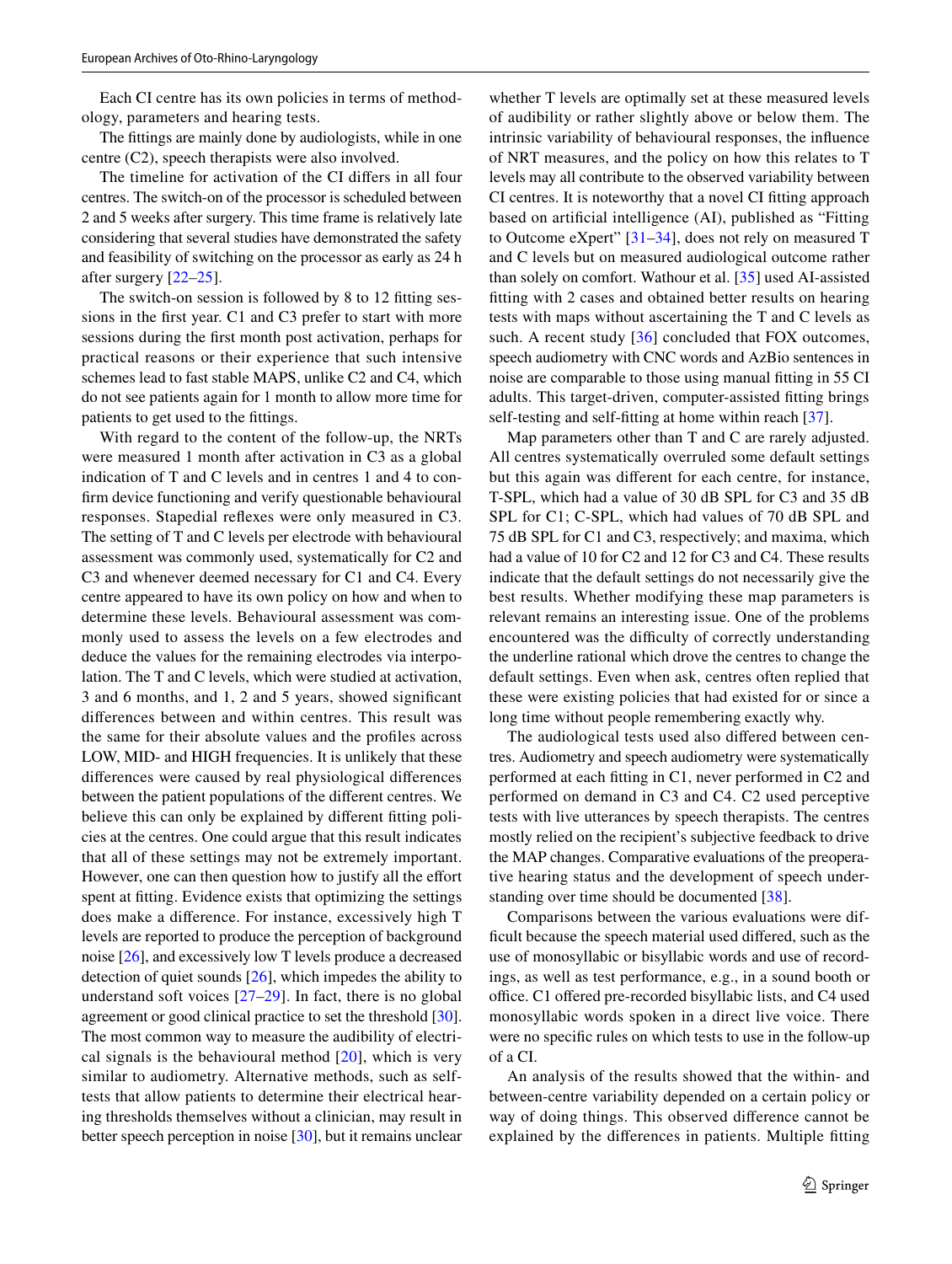approaches exist, and it seems impossible to compare all of these diferences and judge whether some yield better results or are more efficient than others in the absence of targets or well-defned outcome measures.

# **Conclusion**

Following the studies of Vaerenberg et al. [\[9\]](#page-7-10) and Browning et al. [[11](#page-7-7)], we analysed the methodology, parameters and hearing tests of patients from four centres to verify whether real diferences exist across centres. Our results show that although each CI has the same internal and external components, the way of ftting difers from one centre to another. What justifes this great variability? The actual lack of systematic outcomes measures makes it impossible to determine if one policy results in better hearing results than another policy.

At present, there is no consensus on how to program a CI.

**Funding** None.

# **Compliance with ethical standards**

**Conflict of interest** Authors JW and ND report no confict of interest relevant to this article. Author PG owns intellectual property rights in FOX® and has royalty benefts related to this product.

**Ethics approval** This study was approved by the local ethical review board (hospital St-Luc – B403201734403).

**Human/Animal rights** Retrospective study—this study involves data analysis.

**Informed consent** Retrospective study.

# **References**

- <span id="page-7-0"></span>1. Tokita J, Dunn C, Hansen MR (2014) Cochlear implantation and single sided deafness. CurrOpinOtolaryngol Head Neck Surg 22(5):353–358
- <span id="page-7-3"></span>2. Ramos Macías A, Falcón González JC, Manrique M et al (2015) Cochlear implants as a treatment option for unilateral hearing loss severe tinnitus and hyperacusis. AudiolNeurotol 20(1):60–66
- <span id="page-7-1"></span>3. Servais J, Hörmann K, Wallhäusser-Franke E (2017) Unilateral cochlear implantation reduces tinnitus loudness in bimodal hearing: a prospective study. Front Neurol 7(8):60
- <span id="page-7-2"></span>4. Hughes ML (2013) Objective measures in cochlear implants. Plural Publishing, San Diego
- <span id="page-7-4"></span>5. Wolfe J, Schafer E (2015) Programming cochlear implants, 2nd edn. Plural Publishing, San Diego
- <span id="page-7-5"></span>6. Rader T, Doms P, Adel Y et al (2018) A method for determining precise electrical hearing thresholds in cochlear implant users. Int J Audiol 57(7):502–509
- <span id="page-7-6"></span>7. Fielden CA, Kitterick PT (2016) Contralateral acoustic hearing aid use in adult unilateral cochlear implant recipients : current provision, practice, and clinical experience in the UK. Cochlear Implants Int 17(3):132–145
- <span id="page-7-8"></span>8. Rossi-Katz J, Arehart KH (2011) Survey of audiological service provision to older adults with cochlear implants. Am J Audiol 20(2):84–89
- <span id="page-7-10"></span>9. Vaerenberg B, Smits C, De Ceulaer G et al (2014) Cochlear implant programming: a global survey on the state of the art. Sci World J 501738:1–12
- <span id="page-7-9"></span>10. Siburt HW, Holmes AE (2015) Bimodal programming: a survey of current clinical practice. Am J Audiol 24(2):243–249
- <span id="page-7-7"></span>11. Browning LM, Nie Y, Rout A, Heiner M (2020) Audiologists's preferences in programming cochlear implants: a preliminary report. Cochlear Implants Int 21(3):1–13
- <span id="page-7-11"></span>12. Battmer RD, Borel S, Brendel M et al (2014) Assessment of "Fitting to Outcomes Expert" FOX<sup>TM</sup> with new cochlear implant users in a multi-center study. Cochlear Implants Int 16(2):100–109
- <span id="page-7-12"></span>13. Skinner MW, Holden LK, Holden TA et al (1995) Comparison of procedures for obtaining thresholds and maximum acceptable loudness levels with the nucleus cochlear implant system. J Speech Hear Res 38(3):677–689
- <span id="page-7-13"></span>14. Botros A, Psarros C (2010) Neural response telemetry reconsidered: I The relevance of ECAP threshold profles and scaled profles to cochlear implant ftting. Ear Hear 31(3):367–379
- <span id="page-7-14"></span>15. Carvalho B, Hamerschmidt R, Wiemes G (2015) Intraoperative neural response telemetry and neural recovery function: a comparative study between adults and children. Int Arch Otorhinolaryngol 19(1):10–15
- <span id="page-7-15"></span>16. Greisiger R, Shallop JK, Hol PK et al (2015) Cochlear implantees: Analysis of behavioral and objective measures for a clinical population of various age groups. Cochlear Implants Int 16(4):1–19
- <span id="page-7-16"></span>17. Stephan K, Welzl-Müller K (2000) Post-operative stapedius refex tests with simultaneous loudness scaling in patients supplied with cochlear implants. Audiology 39(1):13–18
- <span id="page-7-17"></span>18. Philippon D, Bergeron FF, Ferron P et al (2010) Cochlear Implantation in postmeningitic deafness. OtolNeurotol 31(1):83–87
- <span id="page-7-18"></span>19. Cresson D (2016) Les fréquences dans l'audio, à quoi ça correspond?. [https://blog.eavs-groupe.com/actualite-de-nos-metiers/](https://blog.eavs-groupe.com/actualite-de-nos-metiers/frequences-laudio-ca-correspond-a-quoi/) [frequences-laudio-ca-correspond-a-quoi/](https://blog.eavs-groupe.com/actualite-de-nos-metiers/frequences-laudio-ca-correspond-a-quoi/)
- <span id="page-7-19"></span>20. Mewes A, Hey M (2017) Einfuss der T Level auf das Sprachverstehen in Ruhe und im Störschall bei erwachsenen CI-Patienten. Conference Paper, 20 Jahrestagung der Deutschen Gesellschaft fu¨ r Audiologie
- <span id="page-7-20"></span>21. Leone CA, Mosca F, Grassia R (2017) Temporal changes in impedance of implanted adults for various cochlear segments. ActaOtorhinolaryngol Ital 37:312–319
- <span id="page-7-21"></span>22. Chen JK, Chuang AY, Sprinzl GM et al (2013) Impedance and electrically evoked compound action potential (ECAP) drop within 24 hours after cochlear implantation. PLoS ONE 26(8):1–10
- 23. Chen JK, Chuang AY, Sprinzl GM et al (2015) Safety and feasibility of initial frequency mapping within 24 hours after cochlear implantation. Actaotolaryngol 135(6):592–599
- 24. Hagr A, GaradatAl-Momani SN et al (2015) Feasibility of one-day activation in cochlear implant recipients. Int J Audiol 54(5):323–331
- <span id="page-7-22"></span>25. Sun CH, Chang CJ, Hsu CJ et al (2019) Feasibility of early activation after cochlear implantation. ClinOtolaryngol 44(6):1004–1010
- <span id="page-7-23"></span>26. Busby PA, Arora K (2016) Efects of threshold adjustment on speech perception in nucleus cochlear implant recipients. Ear Hear 37(3):303–311
- <span id="page-7-24"></span>27. Skinner MW, Holden LK, Holden TA et al (1999) Comparison of two methods for selecting minimum stimulation levels used in